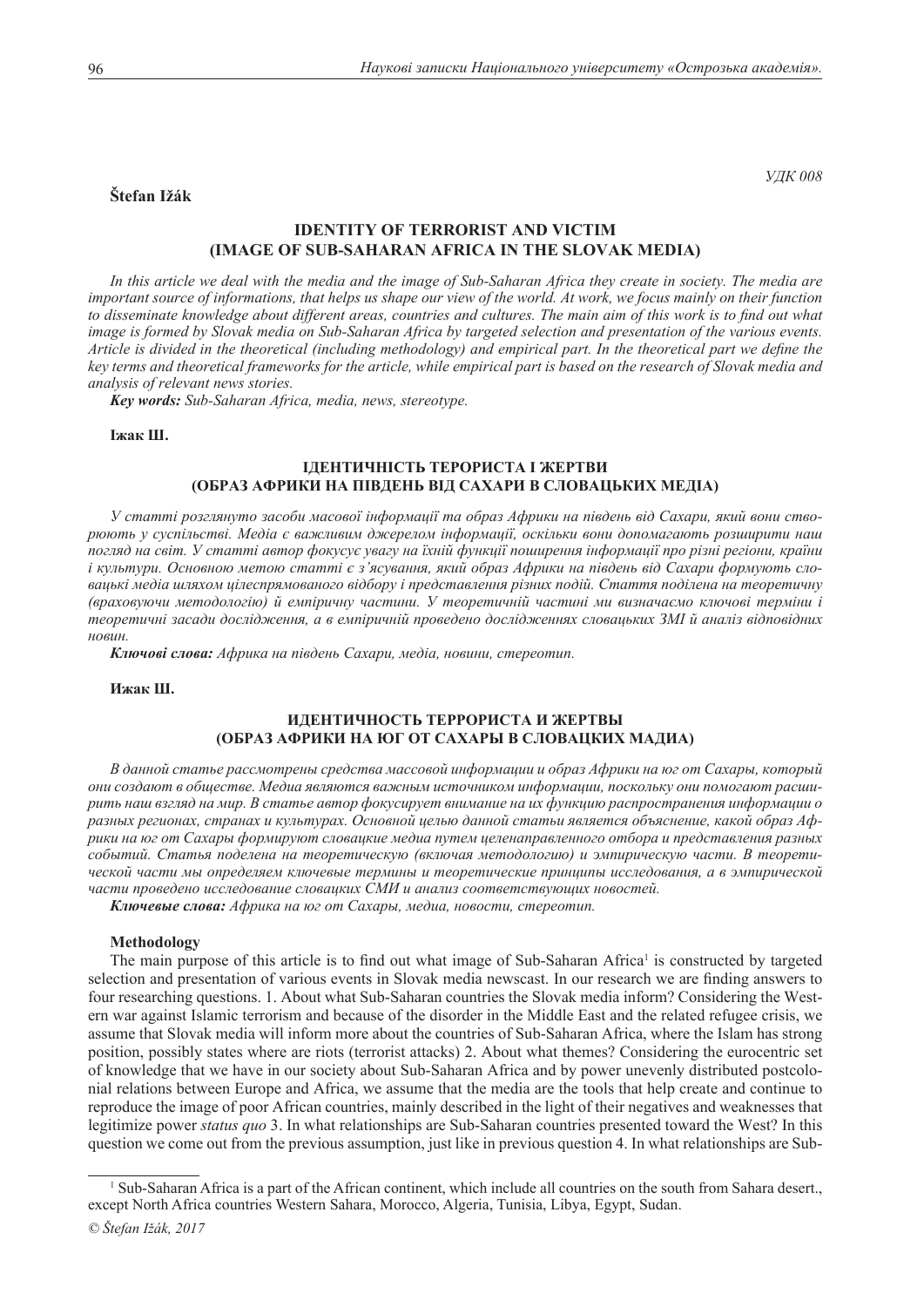Saharan countries presented to the Slovakia? Since Slovakia is a member of the European Union and seeks to present itself as a mature democratic nation, we expect that African countries will be in relation to Slovakia mentioned in the submissive position. Considering the absence of colonial past and a minimum of military and political links with the countries of Sub-Saharan Africa, we assume that the most common theme will be development cooperation, where Slovakia would be presented as a donor.

Research of the media lasted for five months (since September 2015 to the end of January 2016). We analyse news from seven Slovak media, four printed (Sme, Nový čas, Pravda, Plus 1 deň), two televisions (Markíza and TV JOJ) and one online media (aktuality.sk). The main criteria for choosing these media was their high viewership.

As a methods of processing the news we used the method of content analysis which allowed me to analyse a great amount of the news. Content analysis is a standard method for analysing communication used in social and humanitarian sciences like sociology, cultural anthropology, politology etc. This method is a *"research technique for the objective, systematic and quantitative description of the manifested content of communication"* (McQuail 1999: 307). In the next next scheme is described her application:

 *"1. Choose a universe or a sample of content. 2. Establish a category frame of external referents relevant to the purpose of the enquiry (such as a set of political parties, or countries which may be referred to in content). 3. Choose a unit analysis from the content (this could be a word, a sentence, an item, a whole news story, a Picture, a sequence, etc.). 4. Seek to match the content to the category frame by counting the frequency of the references to relevant items in the category frame, per chosen unit of content. 5. Express the results as an overall distributuin of the complete universe or chosen content sample in terms of the frequency of occurrence of the sought-for referents."* (McQuail, 1999: 362).

For research unit we consider a reports placed on the internet servers of the mentioned media. The selection criterium is word Africa, or places that lie in a country in Sub-Saharan Africa, or the country's name in the title or subtitle of reports. By this criterium we ensure that selected and analyzed are only those messages that were directly engaged to happening in Sub-Saharan Africa, although it is clear to me that the imagination of the region can also be affected by articles that are devoted to Sub-Saharan Africa only marginally or indirectly. We choose the internet serves of the media for two reasons. Because of simplier access and because of their higher viewership in comparison with printed versions. We are also aware of critique on content analysis. Her disadvantage is disability to make a deep analysis of communicated text like for example discoursive analysis.

### **Theoretical part**

There is no doubt that the media have a great impact on our society. They play an important role in the construction of widely shared meanings, ideas and values, which cause a social actions. By the same time, the media are integral part of society and they are determinate by it. Thus, the media are able to legitimate our symbolic world and maintain our social order and protect power *status quo*. Thanks to a massive progress in the field of modern technologies, they are able to spread these meanings to the wide spectrum of social actors and modify their views on the world and their behaviour.

Newscast is a specific medial genre with high vieweship. This genre constitute itself as a objective and reliable mediator of contemporary events, informations, facts and also values and norms of society. The produced medial contents are mirroring the character of the concrete medial institution and character of the whole society (Trampota, 2006).

The media are part of the neoliberal economical system and they have to produce financial gain. So necessity of making the news attractive as possible to attract more and more people is for them a mater of life and dead. Reporters try to process as many events, as they can handle, but they can´t process everything. Only "the most important" events can reach the status of news in our tv screen, internet server, radio speaker or newsprint.

The process of selecting, writing, editing, siting, planning, repetition and further processing of information to such messages through the media passed on to the consumer of newscast is called *gatekeeping* (Reese – Shoemaker – Vos, 2009). The concept of *gatekeeping* is related to the theory of news values, that are described in the book *What´s news?* (2016) from Tony Harcup & Deirdre O'Neill. If some event suppose to be a part of the news, it should contain some of these criteria: Exclusivity, Bad news, Conflict, Surprise, Audio-visuals, Shareability, Entertainment, Drama, Follow-up, The power elite, Relevance, Magnitude, Celebrity, Good news News organisation's agenda (Harcup-O´Neill, 2016).

Newsworthiness of event isn´t defined only by concrete *gatekeeper*, although personality of journalist is important too. Journalists also belong to some ethnic, social, or confessional groups, they are born and raised in concrete environment, that formed their views on the world. But there is a lot of other influences which can affect the final form of the news. Edward S. Herman and Noam Chomsky in their book *Manufacturing Consent: The Political Economy of Mass Media* (1988, 2002) argue that the media are part of the propaganda model and they estimate five filters, which shape the final form of reports. The first is *ownership of the medial institution* and its focus on profit. The media are businesses and their owners usually belong to the social elite, and sometimes have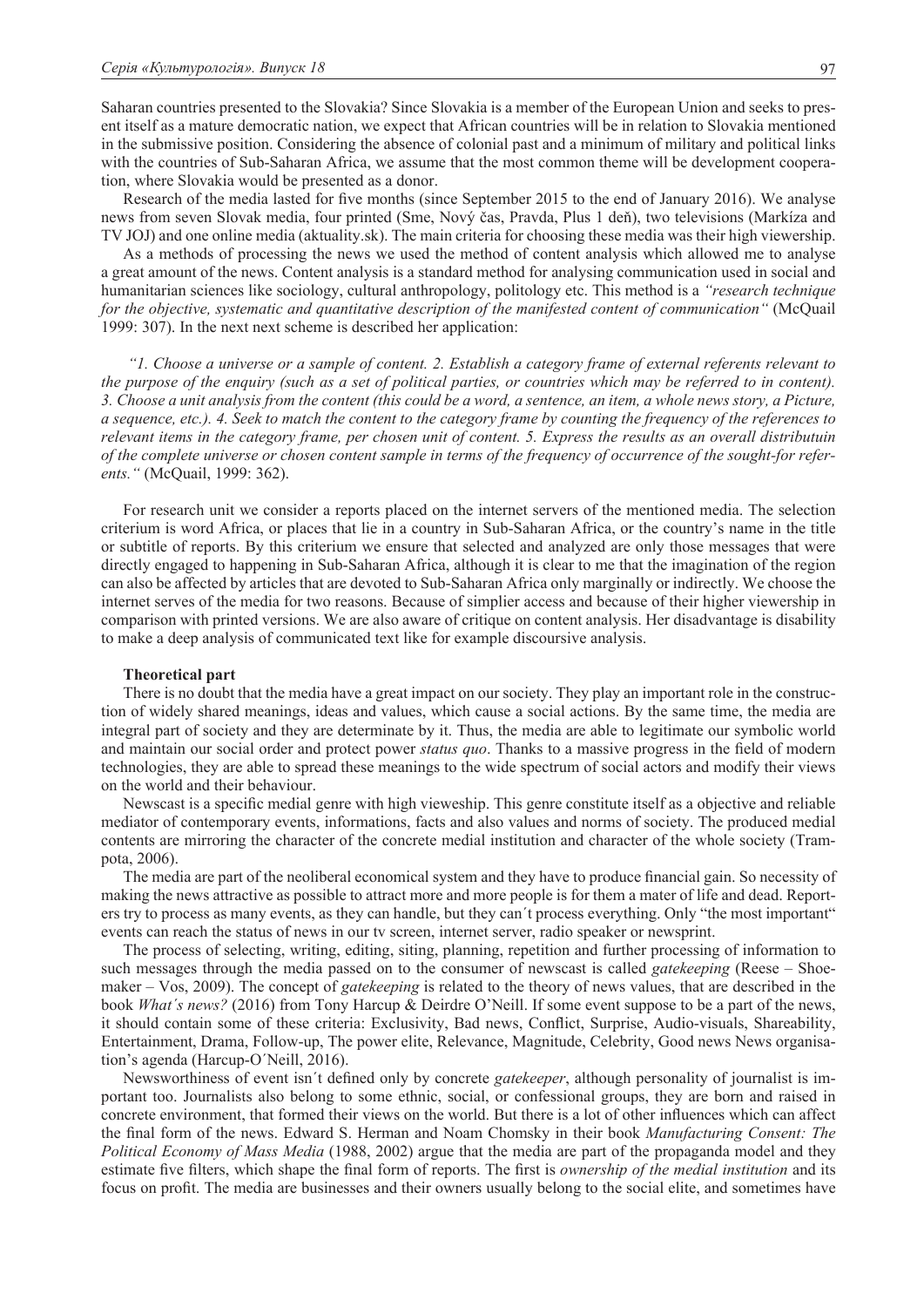direct interests in various industries, and even in politics. Second filter is *advertising*. The media are used to attract people and their purchasing power to corporations, which they buy advertising. The third is *sourcing*, where large companies are often suppliers of important messages. The fourth filter is *flak* which represent all forms of critique directed towards media programs. The fifth filter is *dominant ideology.* During the Cold War it was ideology of anti-communism in USA (Herman-Chomsky, 1988). Teun van Dijk argues that media replaced traditional institutions for spreading ideology like family, schools, churches etc. because of their ability to share ideas to masses by fast pace (van Dijk, 1998).

If the media want to reach a wide range of audience they have to process informations really fast. This fact, pushes them under time pressure. Under these conditions, the resulting products can lose their quality and interesting phenomenon can occurs, when quantity takes precedence over quality. For faster processing and interpretation of the events, the media have developed various standards and routines by which events are processed to a resulting news stories. Pamela Shoemaker says that the forms of media routines stem from three fundamental pressures emanating from the public, media organizations and resources. From these types of impacts result for journalists three basic questions: What will the audience care about? What the media is able to handle? What material is available? (Shoemaker 1996). The problem may be, that routine treatment of events may constitute a significant bias in the social reality, which is represented to audience and have a impact on it.

Very interesting in this way is function of big international news agencies. Western agencies like the British Reuters, the American Associated Press (AP), the German Deutsche Presse (DPA), or the french Agence France Presse (AFP) and others, dominate to global informational market. For Denis McQuail the big international agencies are like *"wholesale distributors of informations as a goods of a kind"* (McQuail, 1999: 205). Their customers are smaller national, or local agencies, which offer reports at the domestic market. In Slovakia there are two national news agencies, the Slovak news agency a.s. (SITA)<sup>2</sup> and the Slovak Press Agency (TASR)<sup>3</sup>. Many of Slovak media buy the reports (mainly foreign news) from these agencies, because it is cheaper and easier, than paying own reporters abroad. Although Tomáš Trampota (2006) sees some negative aspects at the activities of the big western international news agencies. According to him the dominance of the small group of such giants at the market with informations could mean a homogenous production of news, which are results of institutionally and culturally homnogenous staffs (Trampota, 2006).

It is fair to say that majority of the Slovak citizens doesn´t have a regural and direct experience with somebody from Sub-Saharan Africa and many informations about this area has from the media. So in this case the impact of the medial representations is even stronger and there is a great space for constructing misinterpretations and stereotypes about Africans.

Of course we can´t look at the audience as monolithic entity. Everyone is watching on the news something else. Someone actively reads articles, someone just listens radio during other activities, someone only reads headlines. Man can´t remember the exact wording of the text, but its meaning. Repeating ensure that the information remains in the memory. People tend to remember informations that stepped into their memory first, it means that it is more likely to remember the informations from the beginning of the text (captions, first phrases etc.). Emotionally colored events (positive, negative) are more likely to be kept in mind than a neutral event (Atkinson in Letavajová 2010). Very important elements in the proces of constructing our mental maps and evoking emotions aren´t just words, but also images used in the news.

While dissemination of information could be considered as a short-term effect of news, for a long-term effect could be considered bringing topics in society (*agenda setting*), which is caused by relatively consistent selection of events. The idea of *agenda setting* is implied from assumption, that media can affect recipients awareness of what is important and what is not by selection and representation of some themes and by ignoring of others (Nečas, 2008). From everything written above, it is obvious that the media actively work with events. They define actors, environment and dominant angles to look at the event. *"Picking some aspects of observed reality and giving them greater importance in communicating text in a way supporting a particular problem definition by causal interpretation, moral evaluation, and/or recommendations addressing the described facts is called framing"* (Tabery, 2008: 30). In analysis of news is important find out what is expressed in news, but also what is missing and should be there. By processes of *gatekeeping*, *agenda setting* and *framing* the media are constructing dominant and marginal frameworks for understanding various topics, Sub-Saharan Africa not excluding.

By a constant repetition, these frameworks can become completely natural views on the area (in our case Sub-Saharan Africa). Walter Lippmann in his publication *Public opinion* (1922) argues that the media are windows to the world beyond our personal experience, so by selecting, processing and representation of events shape our cognitive maps. In that way, our thinking and actions are just reflection of pseudo-environment created by the media (Nečas, 2008). Thus, we have to be very careful and try to be critical toward news, because sometimes they can contain misinformations, or stereotypes.

The stereotype is a simplified and distorted representation, which is caused by limited space and the need to quickly and briefly describe the actors of situation (Trampota, 2006). Stereotypical images are based on prejudices

<sup>2</sup> In Slovak language SITA – Slovenská tlačová agentúra a.s.

<sup>3</sup> In Slovak language TASR – Tlačová agentúra Slovenskej republiky.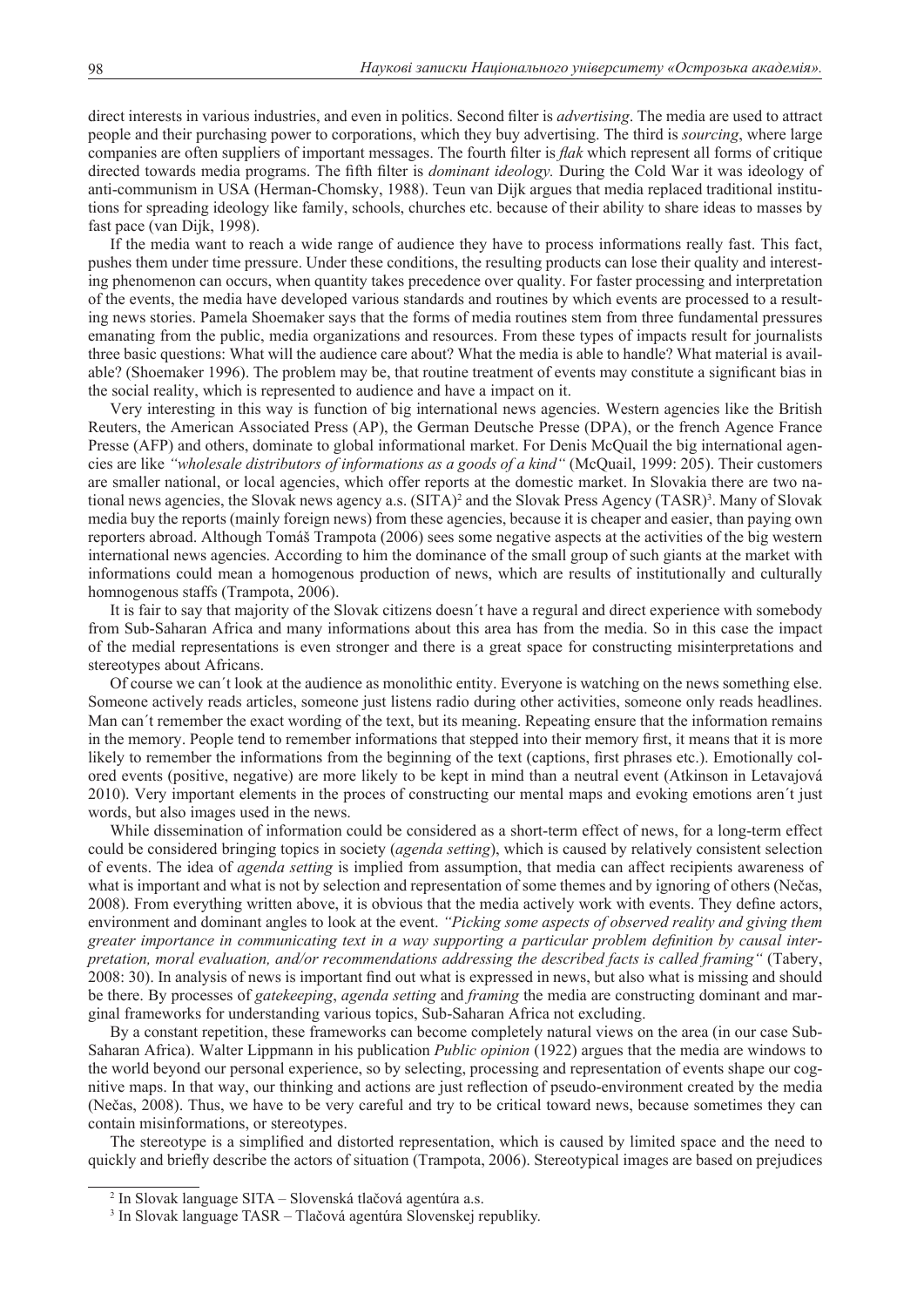deeply rooted in society, they are reproduced by constant using. All stereotypes despite their natural look and false objectivity are socially constructed and can be destroyed, or modified. Stereotypes reduce their model to a few basic attributes and these attributes are being exaggerated. With stereotypes are necessarily linked evaluating aspects such prejudices, attitudes, judgments. Constant presentation of particular social, ethnic groups through stereotypes can lead to a distorted and negative perception of them, what is then manifested in their social status (which is legitimized by stereotypical ideas). In this sense the stereotypes can be very dangerous. *"The process of stereotyping foreign group has the following features: Choice of most extreme characteristics of group, crediting this features*  to all members of the group regardless of the facts, homogenization foreign group using the similarities and the *essential distinction from our own group"* (Šmausová 1999: 438). We have to mention that not all stereotypes are negative, there are also positive sterotypes. Our brain need to use stereotypes, because it can´t capture the whole social reality in her complicated complexity, but we have to be responsible in using them, and be aware of their possible impacts.

An important element that has a great impact on the perception of our collective identities is access to the media and the opportunity to speak for themselves. According to van Dijk (1995), especially social and political elites have access to the media, which means that they can legitimize their power and status. On the other hand ethnic minorities, refugees etc. have only small space in the media to represent themselves. Furthermore van Dijk notes that the Western media are used to reproduce racism and negative stereotypes about minorities and countries of "global south". Middle East, Sub-Saharan Africa, South America and large parts of Asia are usually displayed in discourse of uncivilized backwardness and being presented as a territory full of violence, terrorism, ethnic conflicts etc. Ethnic polarisation is in the media reproduces implicitly based on demarcation of binary opositions "us and them". In category "us" are prefered our positive attributes and diminished our negative attribures, while category "them" is decribed mostly with negative attributes and positive attributes are being diminished (van Dijk 1995).

Many authors who studied image of Africa in the Western media confirmed these thesis (Araya 2007; Brantlinger 2004; Fair 1993; Farárik – Zorad 2015; Franks 2005; Horáková 2007; Chavis 1998; Mahadeo – McKinney 2007; Michira 2002; Obijiofor 2009; van Dijk 1991). For example James Michira in his article *Images of Africa in the Western Media* (2002) argues that Africa is in the western media under-represented and described mainly by negative conotations and stereotypes. He divide images of Africa into seven categories:

- 1. Africa as a homogeneous entity.
- 2. Africa as a "dark" continent.
- 3. Africa as wilderness / jungle.
- 4. Africa as a place of hunger, famine and starvation.
- 5. Africa as a place of violence, conflicts and civil wars.
- 6. Political instability in Africa.
- 7. HIV / AIDS pandemic in Africa (Michira, 2002).

Very interesting publication in this field is also *Viewing the world: A study of British television coverage of developing countries* (2000) by Glasgow Media Group. This study didn´t analyse only news, but also some other tv programs like documents, programs for kids, programs about cooking and so on. It analysed coverage of all "developing" countries, not just Sub-Saharan countries. Of the total of 137 countries were mentioned in news only 72. Africa was at least covered continent. From the total amount of then 52 african countries, there weren´t mentioned at least once 28 countries and 27 of them were from Sub-Saharan Africa. Algeria, Mauritania, Seychelles, Sudan and Western Sahara were mentioned only in connection with a sporting event, visiting someone from the West, animals, or some bizarre event. Viewing countries of "global south" was linked mainly with negative connotations, the most common topics were the conflict / war / terrorism, visitors from the Western countries, sport, politics, natural disasters (DFID 2000).

The way the Western media portray Sub-Saharan Africa today is strongly connected to the historical process of creating a knowledge about this area by whole Western civilization. Our understanding of Sub-Saharan Africa is a result of longtime prefered and reproduced eurocentric and racist discourse<sup>4</sup>, which legitimazed unequality in relationships between Europeans and Africans. Richard Reid (2011) sees the origin of this knowledge on/about Africa in the period of slave trade, but especially in the 19th century and in colonial period.

In the 19th century European countries started to "discover" continent of Africa. The reasons were various: sciencie, rivality between nations, but the most important reasons were definitely economical and political. It was the period of massive industrialization in Europe and European nations needed a lot of raw materials and cash crops for their economies and Africa seemed to be a perfect place for both. Even African market served as a big outlet for European products. During the Berlin conference (1884/1885) the European countries agreed on the conditions under which it is possible to divide territories in Africa and establish colonies. This power-driven process of Euro-

<sup>4</sup> Concept of discourse doesn´t have one universal definition in social sciences. In this article i understand discourse as language or set of representations that are socially evolved to create and put into circulation a coherent set of meanings of some major thematic areas. This language serve to the interests of the social group in which the discourse has origin and that the ideologically working on the naturalization of those meanings in common sense (Fiske in Bočák, 2012).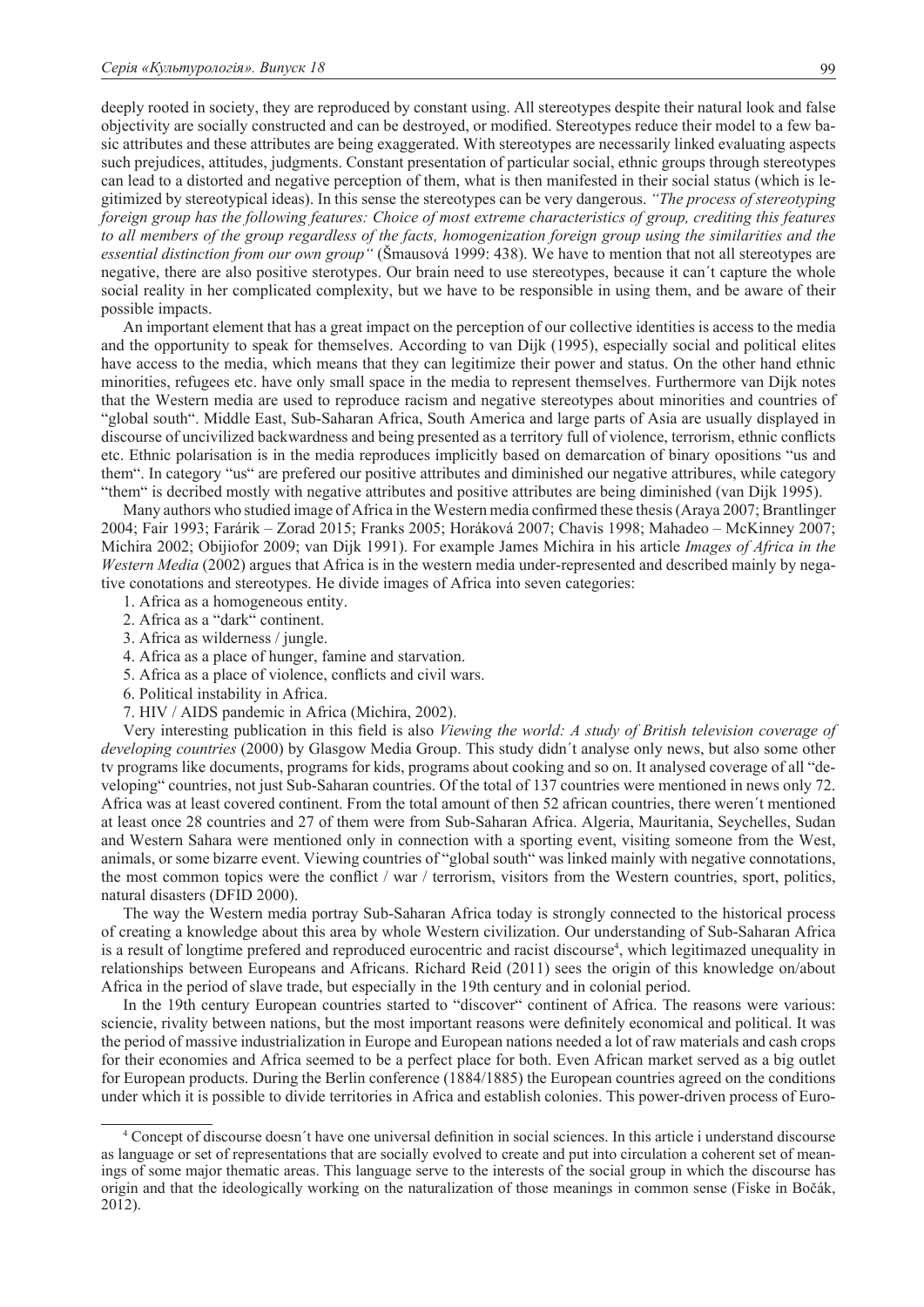pean expansion (in many cases very violent) was justified by knowledge, which was based on binary opositions "us and them", "civilized-uncivilized", "rational-irational", "adult-infantile" etc. These opinions about Africans stayed on the pseudo-scientific theories about human races, on social evolutionism and was linked to strong eurocentrism.

Europeans saw African through this paradigm (colonial discourse) and it helped constructed image of African cultures as natural "primitive, backward and immature" (Reid, 2011). On the imaginary evolution ladder the "black race" was at the bottom, on contrary the "white race" was on the top and it was her "burden" to bring christianity, civilization and comerce to "backward" Africans and help them to escape from "dark" continent. This "help" should be delivered by direct colonial intervention of European governments, because of stereotype, that Africans weren´t able to take care of their territories, only white man could. Based on racial stereotypes Africa was seen as a "dark" continent, which was defined in opposition to the developed Europe (development model) only by weaknesses and negatives (savages, conflicts, diseases, exotic rituals etc.). Knowledge was spread by colonial administrators, misionaries, travelers and also by scientists (anthropologists not exclude).

In colonial period European powers divided African ethnics into the stable, unchanging units called "tribes", because they didn´t believe Africans could live in such a community as a European nation (evolutionary thinking) and for simplier administration. The term "tribe" even today evokes a certain lower position on the evolutionary ladder, a certain stiffness (Horáková, 2007).

After the fall of the colonial regimes after the Second World War, the colonial discourse transformed into the discourse of development, where development isn´t provided by colonial intervention, but by development cooperation, loans etc. (Profant, 2013) The main actors aren´t just national states, but also World Bank and International Monetary Fund, or private companies and non-governmental organisations (NGO´s). Also in this discourse are clearly outlined binary oppositions "us and them", when they are described by certain abnormalities mainly to the ideal of what constitutes us. This apparent eurocentrism associated with cultural arrogance and lust for power has contributed significantly to our current way of thinking about Sub-Saharan Africa and about other countries of "global south" as the naturally backward and underdeveloped parts of the world. At the same time in this way the negative characterization of "others" the West confirms the positive myth of its own uniqueness.

### **Empirical part**

During the monitored period we have found 763 reports about Sub-Saharan countries. The most reports occurred in November and 235 messages, while at least reports appeared in September, namely 94. In October it was 96 reports in December 180 and in January, 158 messages. We can see that during examined months the number of reports varried a lot. A large number of reports in november was mainly due to two events that Slovak media devoted big attention. The first was a terrorist attack on a hotel in Bamako (Mali), which was especially popular with visitors from the West and the other was the first trip of Pope Francis I. to the African continent.

On the news portal of journal SME we determined the most relevant reports 240, while Plus 1 deň, or TV Markíza produced only for 64 reports. Aktuality.sk portal published 149 reports, Nový čas 99, Pravda 76 and TV JOJ 71. It is fair to say, that daily SME covers not just the most events in Sub-Saharan Africa, but the topics diversity was the widdest and there is apparent effort to present events in a wider contexts. We see that there are significant differences in the interest of the media in Sub-Saharan Africa, since two of the seven surveyed media (SME and Aktuality.sk) produced a total of 389 messages which represents 51% of the total news stories. In average, the surveyed media produced only 22 reports per month. In two tv´s we examined their news programmes and during the period we indentified 23 news stories in tv Markíza and 44 in tv JOJ, which is smaller number in comparison with news portals of the media. The above statistics show us that the Slovak media don´t report about Sub-Saharan Africa by some consistent and regular manner. It is rather a random selection of events that could have a readership. This area in our media occurs rarely, reflecting the lack of interest of the media, which originates mainly in public disinterest.

#### **About what Sub-Saharan countries the Slovak media inform?**

11 countries from 49 observed countries of Sub-Saharan Africa aren´t mentioned once. Small island countries like Cape Verde, Comoros, Mauritius, Seychelles, São Tomé and Príncipe and continental countries like Angola, Equatorial Guinea, Gabon, Malawi, Swaziland, Togo. Five countries are mentioned only in one report (Benin, Ghana, Mauretania, Mozambique, Zambia). Another seven countries are mentioned only with relation to one event.

The most reports are devoted to Nigeria (91), the second most reported country was Somalia (75), followed by Burkina Faso (65), Mali (63), Kenya (57), South Africa (39). The number of reports dealing primarily these six countries is 390, representing 51% of all reports. Others countries of Sub-Saharan Africa are represented by 49% of reports. The Slovak media don´t inform about Sub-Saharan Africa in balanced way, rather we can see a relatively narrow range of countries with majoritarian space. In all mentioned countries except South Africa appear terrorist attacks of terrorist organisations<sup>6</sup> and these attacks attract attention of the media.

<sup>&</sup>lt;sup>5</sup> White man's burden is symbolical phrase of colonial era, which is based on the novel of Rudyard Kipling, who glorified the British Imperialism. 6

<sup>&</sup>lt;sup>6</sup> Boko haram in Nigeria, Al Shabaab in Somalia and Kenya, Al Quaeda in the Islamic Maghreb in Mali and Burkina Faso.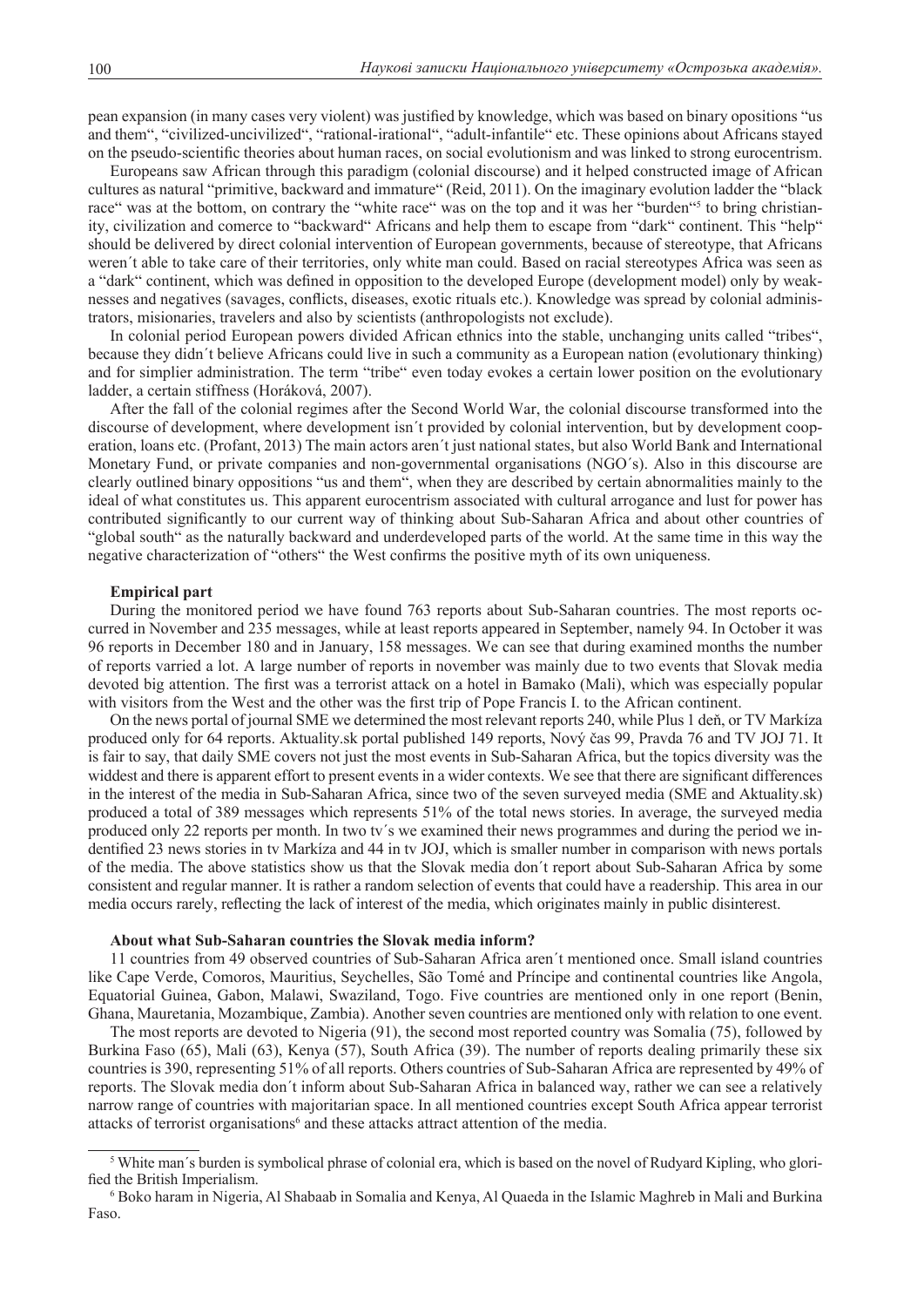It is also interesting to compare the number of reports dealing with events in Sub-Saharan Africa and those dealing with events in North Africa. Seven countries of North Africa<sup>7</sup> are primarily mentioned in the 634 reports, while Sub-Saharan countries 763. Quantitative it is indeed larger number, but given the size of the area and the number of countries the number of reports on the country is much lower. Per country of North Africa it accounts for an average of 91 reports, while Sub-Saharan Africa accounts for only 16 messages. North Africa is to Slovak media and public much more attractive area for abstracting, because it is from geographically, political and economic point of view closer to Slovakia.

In the articles on about Sub-Saharan africa we can follow a tendency of the media to talk about it as a homogenous entity. It is done by characteristic of events in coutries through not specifying geographic location and using simplified notion Africa which automatically attach concrete attributes to the whole continent and reproduce the stereotype of Africa as one country. This feature can be explored especially in the headlines, such as. *"Fragile victory over Ebola is at hand: Africa rejoices!"8* (Pluska, 12.29.2015). *"France and Germany will help Africa with renewal energy sources"9* (SME, 01.12.2015), *"Unidentified gunmen kidnapped 14 African aid workers"10* (SME, 11.02.2015). This way of writing headlines can lead to significant distortions, particularly if the reader doesn´t deals with the entire contents of the report, he can think that Ebola has hit the whole continent, although it was widespread in Guinea, Liberia and Sierra Leone.

## **About what themes?**

Definitely the most reports are dedicated to the theme of *war/conflict/terrorism* (340–44,6% of all reports). This category we can divide into the two sub-categories. The first is sub-category of *terrorist attacks* (258 reports – 33.8% of all reports) and second is sub-category of *other conflicts* (wars, poltical, or ethnic conflicts, etc.) which is represented by 82 reports – 10,8% of all reports.

Sub-category of *terrorism* deals with terrorists attacks in some countries of Sub-Saharan Africa. Terrorism is connected with Islam and in reports this connection is explicitly written. There are usually a short news from news agencies, with basic strucuture of report, which give answers to questions who? where? when? how? why? The last paragraph often offers a short context informations. In this news related to terrorism we identified two most common identities ascribed to Africans. The first one is identity of victims, usually helpless civilians and is expressed approximate number of dead, or injuried what implies their lower social status. Other is identity of dangerous terrorist, who are portrayed as violent people, who have no problem to kill anybody.

Sub-category of *other conflicts* deals with conflicts, where no longer figure a terrorists groups. This sub-category consists mainly of posts about the political crisis in Burkina Faso, the crisis in Burundi and South Sudan, or the violence in the Central African Republic. The reports talk about concrete actions such as protests, open violence, which in the long-term tensions arise. Mainly three stereotypes are reproduced by these reports, that Africans can't live in a democratic society (as we in Europe), and that they can´t adequately govern themselves, but rather their indicates strict rule by one party (leader). The third is the stereotype of Africans as violent people, when political change can´t be achieved by democratic ways, but by force. If in these reports appear some western leaders, mostly as advocates of democratic values and challengers for common dialogue both conflicting parties. We see that the reports dedicated to violence and conflict (whether terrorism or political instability) make up almost half of all news stories. Constantly displaying Africans in conflict situations creates an idea that violence in Sub-Saharan Africa is something natural, which firmly belongs to Africans.

The second biggest thematical category is dedicated to *economic* with 92 reports (12,1%). Only 16 reports deals with some economic realtionships, growth, investisions or trade. 76 reports is about development cooperation betwenn the West (or Slovakia) and Sub-Saharan countries, which evokes stereotype, that Sub-Saharan states are weak and not equal economic partners for the West. Development cooperation is presented only in a positive ways. Where active role plays "generous" Western subjects and Africans are portrayed as a passive objects of this cooperation, characterised by their negatives, whic should be eliminated by cooperation, usually in field of education, economic, health care. The Africans don´t dispose with many opportunities to express themselves, much more opportunities have the representants of the West, like politicians, celebrities or development workers. Development cooperation is presented only in positive ways as only tools to solve African problems, but we can´t find a explanations of causes of these problems, or some historical contexts, problems are just there. Development cooperation is considered as something natural in relationships between the West and Sub-Saharan Africa, but is no mentioned the importance of Africa for the Western economies. As we can see in the report of tv Markíza from 17th of January

<sup>7</sup> Algeria, Egypt, Libya, Morocco, Sudan, Tunisia, Western Sahara.

<sup>8</sup> http://www.pluska.sk/spravy/zo-zahranicia/krehke-vitazstvo-nad-ebolou-je-dosah-afrika-raduje.html (downloaded at 30.12.2015).

<sup>9</sup> http://svet.sme.sk/c/8090424/francuzsko-a-nemecko-pomozu-afrike-s-obnovou-energetickych-zdrojov.html (downloaded at 2.12.2015).

<sup>10</sup> http://www.sme.sk/c/8058268/neznami-ozbrojenci-uniesli-v-afrike-14-humanitarnych-pracovnikov.html (downloaded at 3.11.2015).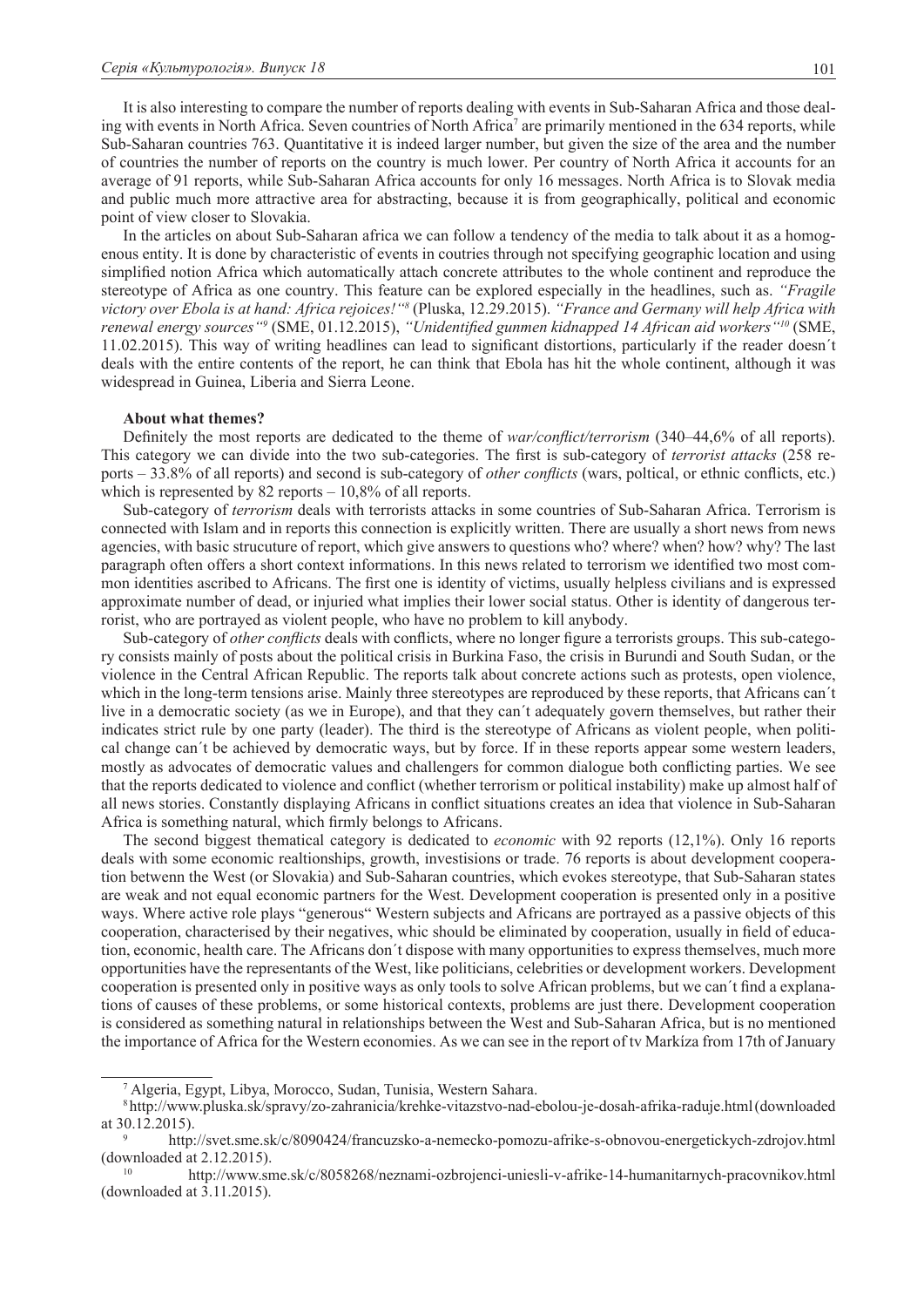2016 which talks about the Trabant charity race on the route from Hungary to Mali that *"the black continent has traditionally get humanitarian aid".*

*Health, health care and hygiene* is the third thematical category that consists of 68 reports (8,9%). 61 reports in this category deal with the epidemic of ebola in Guinea, Liberia and Sierra Leone. Others deal with different diseases like AIDS or malaria. In this thematical category we can see a two types of news stories, where the first type talks about more victims of virus<sup>11</sup> and the second type about the end of epidemic<sup>12</sup>. Constant media coverage of the cycle of ends and beginnings of the epidemic represents an enormous stamina of virus, but on the other hand, implies the low level of hygiene and certain irresponsibility of Africans in whom the virus is constantly appearing, even after statements by the World Health Organization (WHO) to end the epidemic and quarantine those who came with the victims of in-person contact. News articles on Ebola continues to reproduce the stereotype of Africa as a hatchery of dangerous diseases for which they are not able to help themselves, but have to seek the assistance of international organizations and Western countries. It convinces the myth of Africans as weak, passive victims dependent on the help of others, unable to speak for themselves.

64 articles (8,4%) are associated with theme of *crime*. In 20 cases the criminal is a public known people like Oskar Pistorius from South Africa or Radovan Krejčíř from Czech republic. It shows us, that presence of public known person increase chances for events to become a news story (see news values from Harcup-O´Neill, 2016). But in the most cases the criminals were Africans and their non-western idetity was explicitelly expressed.

In the thematical category of *politics* we identify 57 reports (7,5%), that deal with various political events such as political meetings, referendums, but mostly with elections. We can see a tendency in our media to refer more about elections, which are accompained with troubles, protests, violence or authocratic government. It is easy to demonstrate it on the concrete case, when online news portal of Nový čas published a article about election in the Ivory Coast, where the election was influenced by civil war after the last election in 2010. At the same time, election (without problems) was in the progress in Tanzania, but it isn´t commented in single article, only by a few sentences in the article about Ivory Coast<sup>13</sup>.

Another bigger category is about *visitors from the West* (53 reports – 7% of all reports). Except of three articles about death of Slovak Peter Lupták and five articles about Prince Harry´s visit in Lesotho, all news stories talk about Pope Francis I. and his visit of Kenya, Uganda and Central African Republic in November 2015. All these persons are presented in a positive light. Pope is understood as a element of positive change. His statement (similar to missionaries of 19th century) parafrased by daily SME *"Francis marked himself as a Messenger of peace for African continent, destroyed by conflicts and extremists attacks"14* (SME, 25.11.2015). On the other hand African countries were described mostly by negative connotations and their problems in the oposition toward positive westerners. These binary opositions between "civilized" West (represented by Pope Francis I.) and backward Africa are expressed by this expressive headline *"Pope Francis I. for the first time in Africa: Leading the mass in a mud"15* (Plus 1 deň, 27.11.2015).

During our research we classified another marginal thematical categories like *Catastrophies* (3,20%), *Nature* (3%), *Human rights* (2,8%), *Culture* (1,7%), *Others* (1,1%). Also in these categories we identified some articles, which reproduced stereotypes on Africans. We can insert some interesting parts of articles here. This passage comes from a reports of tv Markíza from 22.10.2015 about consumption of cats in Congo and dogs in Cambodia:

 *"While we wouldn´t put a roasted dog or cat in our mouth, on the other side of the globe people don´t have problem with that, unawared of danger to their health.* [Stereotype: the ignorance of Africans, paternalistic attitude. Author´s note]. *Cat, not as pet, but as delicacy on the plate. The inhabitants of the African Congo eat cats, like us chicken or pork, but not every cat goes to the pot (...) The procedure for preparation of the cats is the same as for other animals. For European eyes just annoying and unbearable* [Stereotype: violence, brutality, attitude – refusal. Author´s note], *because cat is the cute pet and doesn´t belong on the plate".* 

Another example of a stereotypical perception of Africans as "exotic" is part of the article of the newspaper Nový čas (13.11.2015) on a recycling art from Ethiopia with cynical headline *"For us waste, to them treasure"16.*

16 http://www.cas.sk/clanok/336140/kmen-v-etiopii-predstavil-vlastnu-kolekciu-modnych-doplnkov-pre-nasodpad-pre-nich-poklad/ (downloaded 14.11.2015).

<sup>11</sup> http://svet.sme.sk/c/20076985/sierra-leone-ma-druhy-pripad-eboly-epidemiu-pritom-pokladali-za-skoncenu. html (downloaded at 22.1.2016).

<sup>12</sup> http://www.tvnoviny.sk/zahranicne/1815101\_epidemia-eboly-v-guinei-sa-skoncila-nakazilo-sa-nou-3800-ludi (downloaded at 30.12.2015).

<sup>13</sup> http://www.cas.sk/clanok/334426/v-zapadoafrickom-pobrezi-slonoviny-sa-hlasovalo-prve-volby-od-obcianskejvojny-z-roku-2011/ (downloaded at 27.10.2015).

<sup>14</sup> http://www.sme.sk/c/8083095/papez-frantisek-zacal-mierovu-cestu-do-troch-africkych-krajin.html (downloaded at 26.11.2015).

<sup>15</sup> http://www.sme.sk/c/8083095/papez-frantisek-zacal-mierovu-cestu-do-troch-africkych-krajin.html (downloaded at 26.11.2015).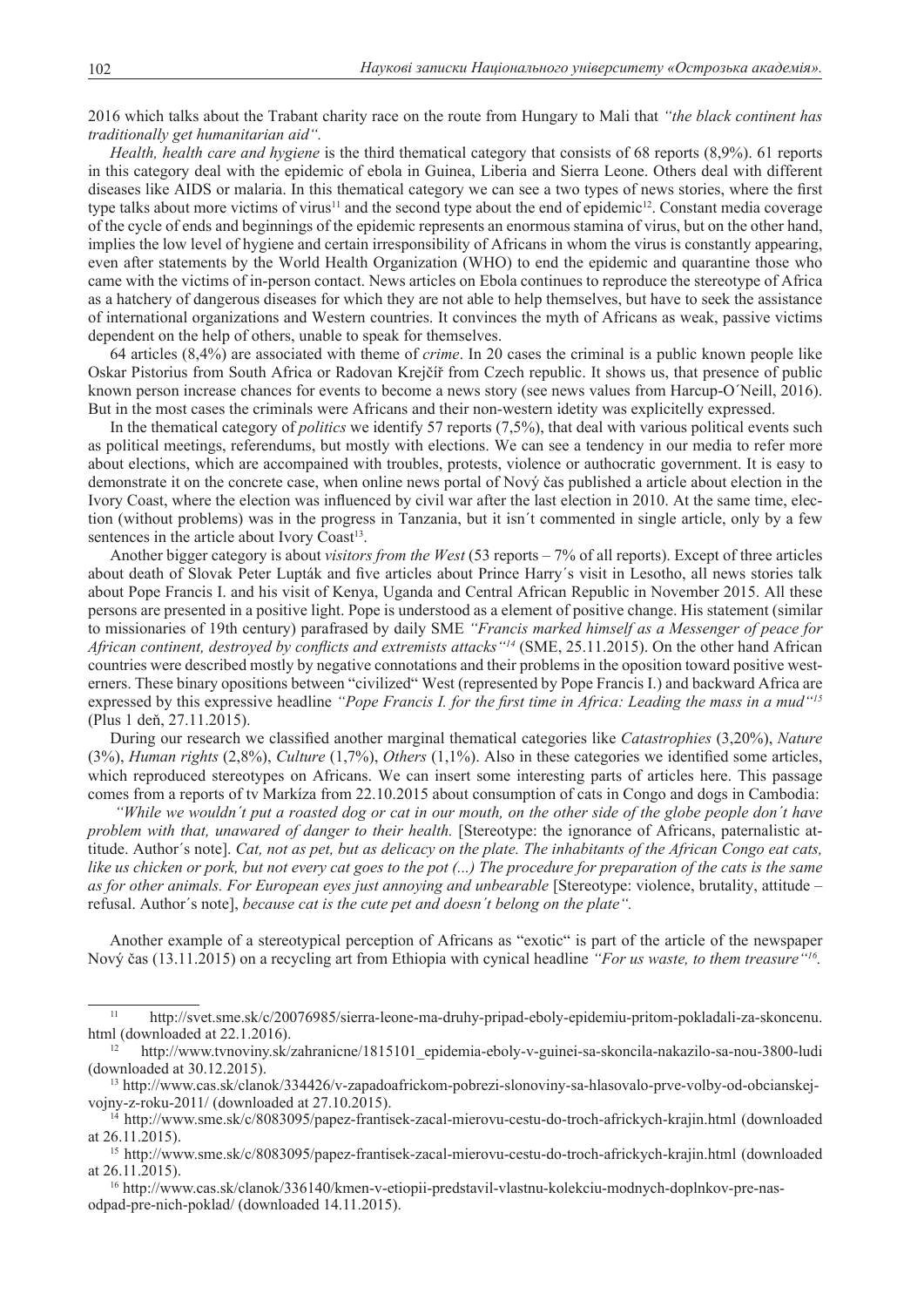*"While Western civilization makes sure that we are recycling more and more waste, tourists in Africa obviously forget this challenge. Little Blacks* [stereotype: African as a child, paternalistic attitude, Author´s note] *are active and from the old plugs from bottles, rechargeable cards from the phones and even from old watches have created ornaments that can next year become a hit of the season"* [Attitude of ridicule. Author´s note].

### **In what relations are Sub-Saharan countries presented toward the West countries?**

Relations to some of the Western countries were indentified in 207 articles (27%), but with counting of Slovakia the number will increase to 260 articles (34%). In the majority of news stories were Sub-Saharan countries presented in submissive position to the West countries (59%). The most mentioned of the Western countries were France 74 reports (9,7%) and USA 61 reports (8%), less mentioned countrie were Germany 13 reports (1,7%), Belgium 10 reports (1,3%), Spain nine reports (1,2%), Sweden five reports (0,7%) and former colonial superpower Great Britain only 12 reports (1,6%).

The most common relationship was *military relationship* 32,9% (68 reports). These reports usually describe military operations of the West countries targeted on terrorists groups in Africa, where the West plays active role of freedom protector. Neocolonial relations aren't problematised, mostly on the French side<sup>17</sup>. Sub-Saharan coutries are described as dangerous and problematic so the cooperation of the West looks legitime.

The same percentage of the articles delas with the category of *the Western victims in Sub-Saharan Africa* 32,9% (68 reports). Westerners (usually soldiers, development workers, or civilians) are victims of attacks, murders18 or kidnapping<sup>19</sup> by the terrorists groups. In the majority of articles the Westerns try to "help" in Africa, so criminal acts against them implies stereotype that Africans are dangerous and not interested in this kind of "help".

Similar relationship is constructed in the news stories connected to *crime* 15 reports (7,3%), where except of four cases are the westerners victims of the violent acts of Africans.

*The colonial relationship* is expressed in 22 reports (10,6%), but it is not critized at all. It is usually mentioned only by short sentences like *"people of former French colony"20* (Sme, 22.12.2015). Although in many reports it would be helpfull to analyse the heritage of colonialism, or neocolonialism and their impacts on the present of Sub-Saharan countries.

Another bigger category can be *development cooperation between the West and Sub-Saharan countries* that make 5,8% (12 reports), but it is already analysed in the previous research question.

Also some small categories can be identified in this research question, like *Migration* (3,9% – seven reports), *the West speaks about Africa* (3,4% – seven reports), *the West judge Africans* (1% – two reports), *Curiosities* (1% – two reports), *Imperialism* (0,5% – one report) and *Art* (0,5% – one report).

### **In what relationships are Sub-Saharan countries presented toward the Slovakia?**

In this research question we deal with 53 articles (7%) where some interaction between Slovakia (or Slovaks) and Sub-Saharan countries was expressed. Submissive position of Africans we can identify in 59% of these articles.

24 reports (45.3%) deal with *development cooperation* . In all is Slovakia presented as a donor who provides a financial, or personal cooperation<sup>21</sup>. This processes are understood as positive and Slovakia is building a international prestige by it. While space for Africans to express themselves is marginalized. By the similar positive attributes is Slovakia described as a provider of asylum for refugees in all four articles in the category of the migration (7,6%).

In the category of the *crime* (15,1%), which is created by eight reports, Slovakia becomes a destination for African drug smugglers $22$ .

Six articles (11,4%) are devoted to *Slovak visitors in Africa*. Connection between Slovak and African nature is expressed in three articles (5,7%), which write about fly of eagle Anička from Slovakia to Africa (category *nature*) 23. Also three reports in the category *military relations* (5,7%) inform us about Slovak support of French military operation on Mali. This participation on war against terrorism increase Slovak international reputation24.

17 http://svet.sme.sk/c/8009022/sprostredkovatelia-ponukli-plan-na-riesenie-krizy-v-burkina-faso.html (downloaded at 22.9.2015).

18 http://www.sme.sk/c/8084636/francuzsky-vojak-na-misii-v-mali-podlahol-zraneniam.html (downloaded at 27.11.2015).

19 http://svet.sme.sk/c/20071019/mali-v-meste-timbuktu-uniesli-svajciarsku-obcianku.html (downloaded at 9.1.2016).

<sup>20</sup> http://svet.sme.sk/c/20068325/stredoafricania-maju-novu-ustavu-schvalili-ju-v-referende.html (downloaded at 23.12.2015).

21 http://domov.sme.sk/c/8079811/najviac-nasich-dobrovolnikov-pomahalo-v-keni.html (downloaded at 23.11.2015).

 $^{22}$ http://www.tvnoviny.sk/domace/1814570\_na-bratislavskom-letisku-zadrzali-nigerijcana-s-kilogramom-kokainuv-tele (downloaded at 23.12.2015).

23 http://spravy.pravda.sk/regiony/clanok/371269-orlica-anicka-uz-leti-afrikou/ (downloaded at 21.10.2015)

24 http://www.sme.sk/c/8090576/do-mali-vysleme-vojenskych-expertov-rotacia-ma-stat-do-400-tisic-eur.html (downloaded at 2.12.2015).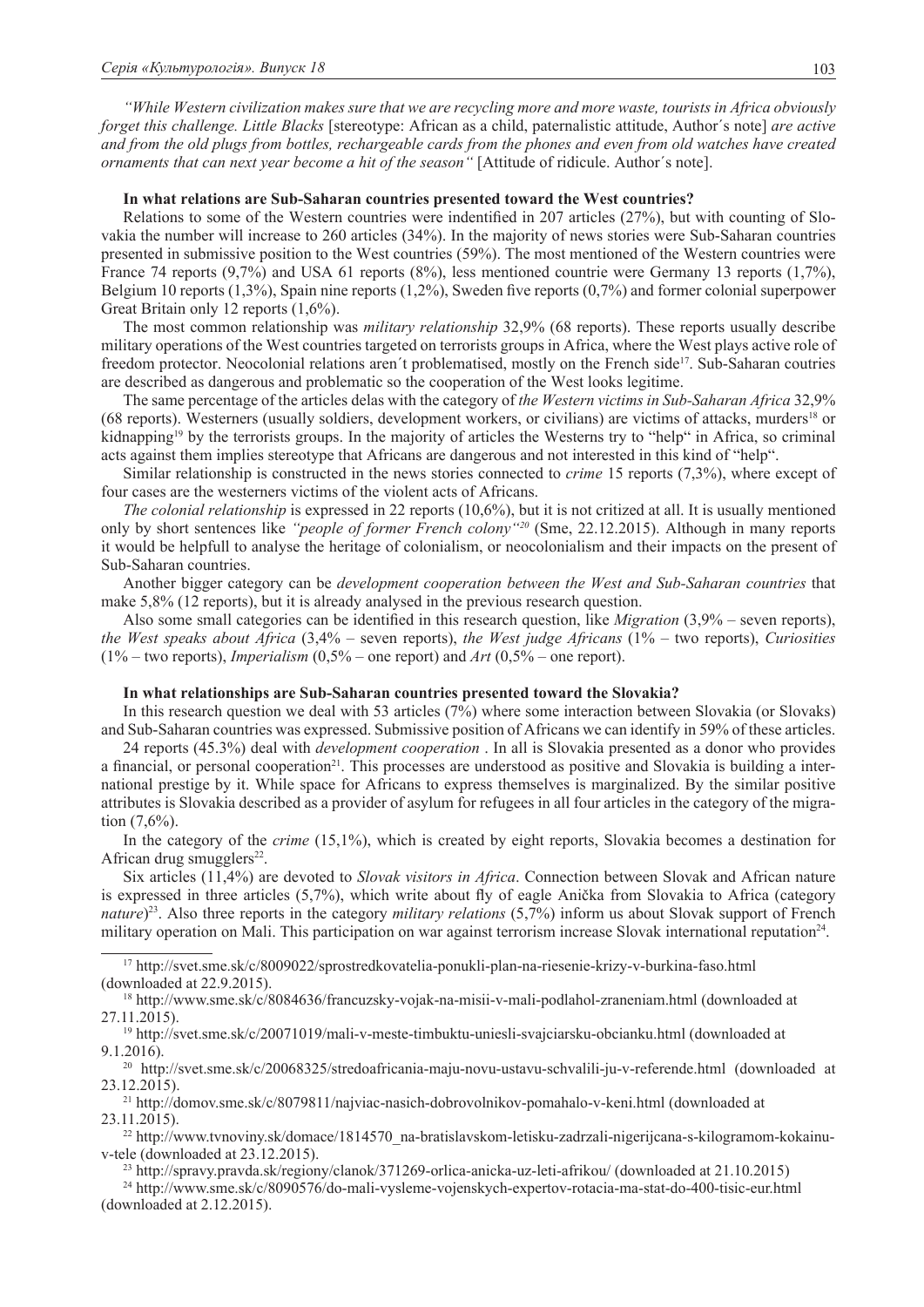Other marginal categories are containig of articles about *Politics* (3,8% – two reports), *Economic* (3,8% – one reports), or *Activism* (1,9% – one report).

#### **Conclusion**

The media have a great power and responsibility in our society. They help us create our views on the world. This is particularly true for areas, with which we have no regural and direct experiences and Sub-Saharan Africa belongs between these areas, so we see the media as a very important apparatus through which we shape our understanding of this area. So image of Sub-Saharan Africa in the media is dominant image in whole society. The main purpose of this article was to find out how is Sub-Saharan Africa represented in the Slovak media. Due to the content analysis, we was able to process selected reports and reconstructed the media image of Sub-Saharan Africa. The results shows us that Sub-Saharan Africa is in the Slovak media under-represented and there is no systematic manner of coverage it. The media prefer stories with action or strong stories. The assumption that a reports about Sub-Saharan Africa are colored with negative tone and attention is paid mainly on a problems, like conflicts and terrorism, poverty, disease, development cooperation has proved to be valid. Just like the assumption that Sub-Saharan countries will be to the Western countries (including Slovakia) displayed in the submissive position, as entities dependent on the Western "generosity". Our media follow the historical continuity when Africans in the Western discourses are depicted mostly by negative connotations and weaknesses (in the system of binary opositions). Africans are described mostly by stereotypical identities as poor, violent, politically backward, exotic, etc. We see that place which is Sub-Saharan Africa in our symbolic world is still burdened by a colonial past, where most of the current stereotypes have origins.

In a last few years we can see some turning points in informing about Africa in some Western media, that try to bring a more balanced image of the African continent. So it is time for the Slovak media to try crack down the stereotypical notions of Africa as "dark" continent too. Helpfull would be represent Africans as capable of action, equal and culturally advanced individuals who can bring to this world positive values, not just desperation, violence and hopelessness, bringing wider diversity of themes, putting events in the wider contexts, watching the trends on the continent, etc. As a first step towards overcoming prejudices would be certainly appropriate and demand. To fulfill this goal, however, it is also needed quality training and awareness of journalists, because they are the ones who produce the news and are thus in the hands of great power and responsibility.

#### **Bibliography:**

1. Araya S. The misrepresentation of Africa. 2007. Available at : http://www.pambazuka.net/en/category.php/comment/39756.

2. Bočák M. Diskurz – koncept kritický: nereflektované riziká používania výrazu mediálny diskurz. 2012. Available at: http://www.ff.unipo.sk/jak/cislo10.html.

3. Brantlinger P. Victorians and Africans : The Genealogy of the Myth of the Dark Continent. In Joseph Conrad´s Dark Continent : Case Book. Moore, G.M. (ed). New York : Oxford University Press, 2004. – Р. 43–89.

4. Department for International Development. Viewing the world : A study of British television coverage of developing countries. 2000. Available at : https://celebrityanddevelopment.files.wordpress.com/2012/06/2000viewing-theworld-dfid.pdf.

5. Fair J. E. War, Femine and Poverty : Race in the Construction of Africa´s Media Image. In Journal of Communication Inquiry, 1993, Vol. 17, No. 2. – Р. 5–22.

6. Farárik P – Zorad, L. Afrika: Mýty a fakty. Bratislava: Človek v ohrození, 2015.

7. Harcup T. – O'Neill, D. What is news? News values revisited (again). 2016. Available at : http://www.tandfonline.com/doi/pdf/10.1080/1461670X.2016.1150193.

8. Herman E. S. – Chomsky, N. Manufacturing Consent : The Political Economy of the Mass Media. New York : Pantheon Books, 1988.

9. Horáková H. Past and present: Sub-Saharan Africa in european perception. In Asian and African studies, 2007, Vol. 1. – Р. 45–54.

10. Chavis R. Africa in the Western Media. Africa studies Centre, 1998. Available at : www.africa.upenn.edu/ Workshop/chavis98.html.

11. Letavajová S. Islám a islámska kultúra v slovenských médiách a spôsob ich prezentácie. In Alternatíva, životný štýl, identita? Niekoľko pohľadov na súčasnú slovenskú spoločnosť. Deák,D. – Hlúšek, R. – Letavajová, S. – Priečko, M. (eds). Čadca : Magma, 2010. – Р. 114–146.

12. Mahadeo M. – McKinney, L. Media Representations of Africa: Still the Same Old Story? In Policy & Practice: A Development Education Review. 2007, Vol. 4. – Р. 14–21.

13. McQuail D. Úvod do teorie masové komunikace. Praha : Portál, 1999.

14. Michira J. Images of Africa in the Western Media. 2002. Available at : www.teachingliterature.org/teachingliterature/pdf/multi/images\_of\_africa\_michira.pdf.

15. Obijiofor L. Is bad news from Africa good news for western media? In Journal of Global Mass Communication, 2009, Vol. 2. – Р. 38–54.

16. Profant T. "Rozvoj" a moc: Sociologické analýzy moci v "rozvojovej" spolupráci. In Sociologický časopis, 2013, Vol. 49, No. 2. – Р. 291–317.